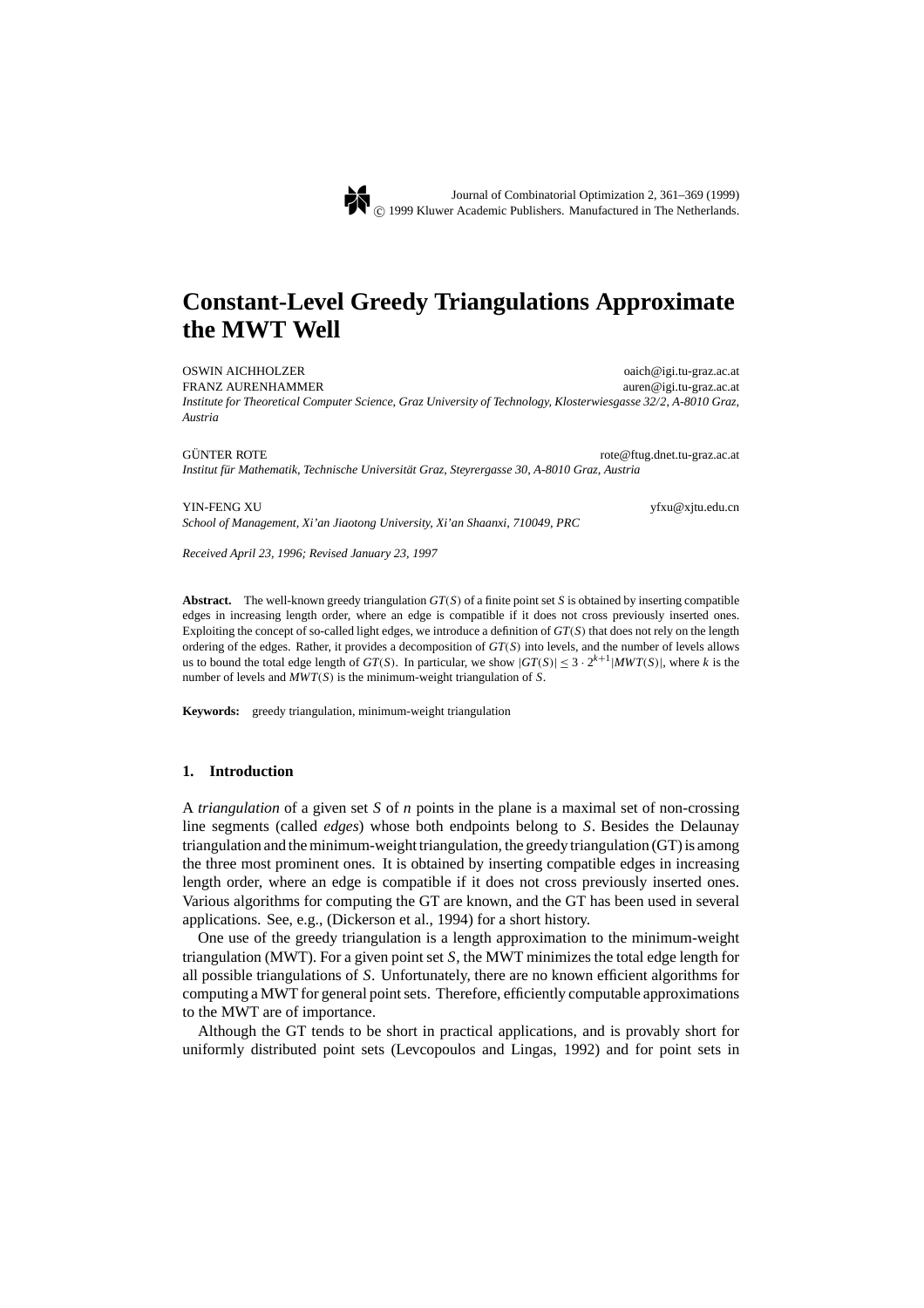convex position (Levcopoulos and Lingas, 1987), its worst-case length behaviour is fairly bad. The GT can be a factor of  $\Omega(\sqrt{n})$  longer than the MWT; see (Levcopoulos, 1987). Only very recently, a matching upper bound has been proved (Levcopoulos and Krznaric, 1996).

In this note, we prove an upper bound of the form  $|GT(S)| \leq c_k \cdot |MWT(S)|$ , where  $c_k$ is a constant depending on the shape of *S* but not on its size. In Section 2, we introduce a decomposition of *GT*(*S*) into *k* disjoint sets of edges, called *levels*, where the parameter *k* ≥ 1 results from the shape of *S*. The level decomposition provides an alternative way of viewing, or defining, *GT*(*S*) without having at hands the sorted list of edges spanned by *S*. It is based on the concept of *light* edges, introduced in (Aichholzer et al., 1996), and allows us to gain more insight into the structure of  $GT(S)$ . In particular, we show  $c_k < 3 \cdot 2^{k+1}$  for  $k > 2$  in Section 3. This generalizes the result  $c_1 = 1$  in (Aichholzer et al., 1996) and implies that a GT with constantly many levels is a constant approximation to the MWT. Section 4 studies the number of levels in a GT and offers a short discussion of the presented topic.

As we have learned recently, level decompositions of GTs have been considered independently in (Jansson, 1995), for the sake of an efficient parallel computation of greedy triangulations. An improved length bound of the form  $|GT(S)| \le O(k) \cdot |MWT(S)|$  appeared to be implicit in the independent work (Levcopoulos and Krznaric, 1996). The constant hidden in the O-notation is very high, though.

#### **2. A level decomposition of GT**

The usual procedural definition of  $GT(S)$ , as given in Section 1, resorts to the length properties of the edges spanned by *S* as well as to their crossing properties.1 In particular, an edge which is not crossed by any shorter edge will surely belong to *GT*(*S*). Let us call an edge *light* in this case. Below is a catalog of basic properties of light edges.

**Lemma 1.** *Let L denote the set of all light edges defined by S.*

- (a) *L is a non-crossing set of edges.*
- (b) *L contains all edges bounding the convex hull of S.*
- (c) *L is a subset of GT*(*S*)*.*
- (d) *In general*, *L is not a subset of MWT*(*S*)*.*

The following result is less obvious and is proved in (Aichholzer et al., 1996). Let |*A*| be the *weight* of a given set *A* of edges, that is, the sum of the lengths of all the edges in *A*.

**Lemma 2.**  $|L| \leq |MWT(S)|$ .

In conjunction with Lemma 1(c), Lemma 2 immediately implies: If *L* happens to form a triangulation of *S*, then  $|L| = |GT(S)| = |MWT(S)|$ . In any case, we learn that at least a subset of the edges in  $GT(S)$  can be bounded in length by the weight of  $MWT(S)$ .

In general, the following fact prevents particular edges in *GT*(*S*) from being light. An edge  $e$ , though showing up in  $GT(S)$ , may still be crossed by some edge  $f$  shorter than  $e$ ,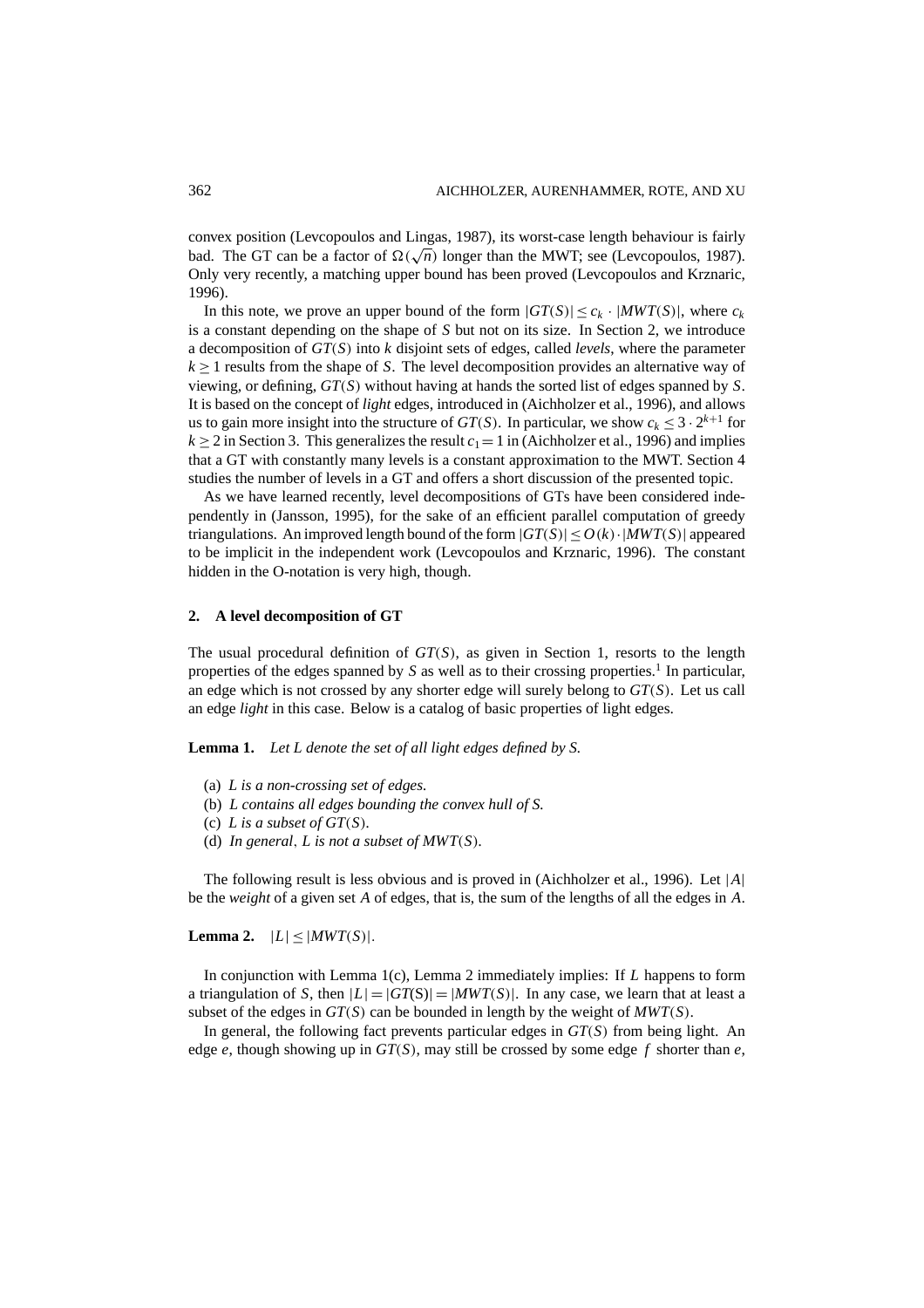

*Figure 1*. GT with three levels shown solid, dotted, and dashed.

as *f* might be non-compatible, that is, *f* is crossed by shorter edges which have already been inserted into *GT*(*S*). This fact suggests to generalize the definition of light edges.

The edges in *L* are called *light of level* 1. Let *E* be the total set of edges defined by *S*, and let *C*<sup>1</sup> collect all edges of *E* that are crossed by some edge in *L*. Notice that each edge in *L*, and therefore no edge in  $C_1$ , appears in  $GT(S)$ . Define  $E_2 = E\setminus (L \cup C_1)$ . An edge  $e \in E_2$  is called *light of level* 2 if *e* is not crossed by a shorter edge in  $E_2$ . Let  $L_2$  be the set of all edges which are light of level 2, and let  $C_2$  collect all edges of  $E_2$  that are crossed by some edge in  $L_2$ . Again, each edge in  $L_2$ , and therefore no edge in  $C_2$ , appears in *GT*(*S*). By setting  $E_3 = E_2 \setminus (L_2 \cup C_2)$  we now can define, in the obvious way, the set  $L_3$  of edges which are light of level 3 (see figure 1). Repeating this process until  $E_{k+1} = \emptyset$ yields a hierarchy of levels  $L_1, L_2, \ldots, L_k$  with  $L_1 = L$ .

It is evident that levels are pairwise disjoint, and that no edge of level *i* can cross an edge of level *j*, for  $1 \le i, j \le k$ . More specifically, we have:

## **Lemma 3.**  $GT(S) = L_1 ∪ L_2 ∪ ⋯ ∪ L_k$ .

Lemma 3 gives an alternative, though still procedural, definition of *GT*(*S*) which is of interest in its own right. It provides a more structured view of *GT*(*S*) than does the original definition and does not require the sorted order of the edges spanned by *S*. Clearly, a level decomposition of *GT*(*S*) can be computed in polynomial time. We leave open the question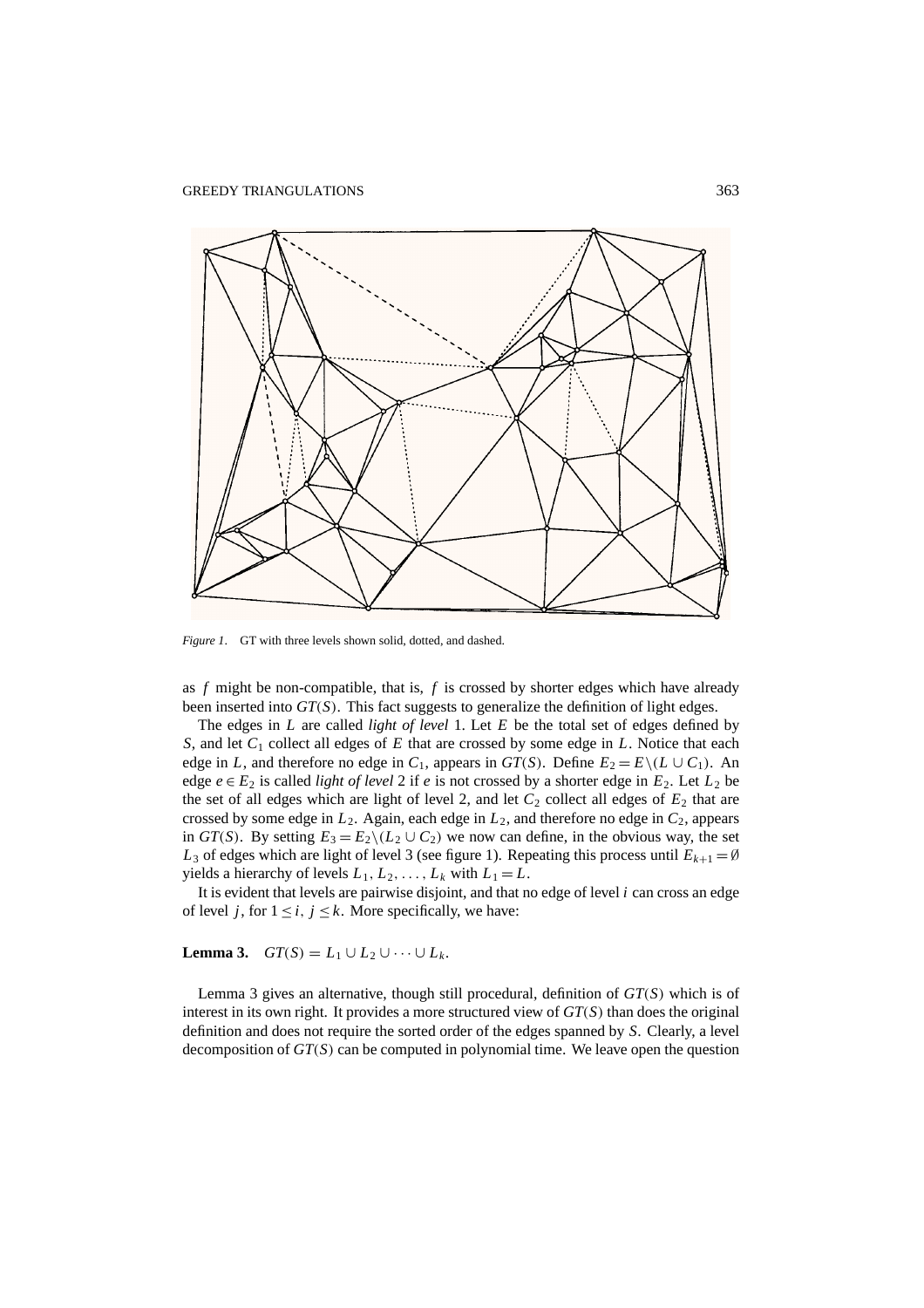whether the level decomposition proves useful in the design of new and efficient greedy triangulation algorithms.2

From Lemma 2 we learn that a GT with a single level is in fact a MWT. This suggests the conjecture that, if *GT*(*S*) has only a few levels, it should not decline in weight too much from *MWT*(*S*). We affirmatively settle this conjecture in the following section.

## **3. Bounding the weight of a** *k***-level GT**

The goal of this section is to establish an upper bound on the weight of *GT*(*S*) that depends on the number of levels of *GT*(*S*).

**Theorem 1.** *Let S be a finite set of points in the plane*, *and let k be the number of levels attained by GT*(*S*)*. Then*  $|GT(S)| \le c_k \cdot |MWT(S)|$ , *where*  $c_1 = 1$  *and*  $c_k = 3 \cdot 2^{k+1}$  *for*  $k \ge 2$ *.* 

The reminder of this section contains a proof of Theorem 1. The special case  $k = 1$  follows from Lemma 2. For  $k \geq 2$ , the proof is mainly based on an appropriate weighting scheme for the points in *S*. It proceeds in three stages: (1) each point is associated with an initial weight, such that the sum of these weights can be related to the weight of  $MWT(S)$  (Lemma 4); (2) point weights are updated stepwise, where each step corresponds to a level of *GT*(*S*), and the increase of weight per point is controlled (Lemma 5); and (3) the sum of the final point weights is used to bound the weight of *GT*(*S*) (Lemma 7).

The weight of each point  $p \in S$  is obtained by assigning to p a certain star of incident edges. A star can also contain edges which are not in  $GT(S)$ . The initial star of p,  $\sigma_0(p)$ , consists of three edges such that the angles between consecutive edges are less than  $\pi$ , and the sum of the edge lengths is minimum. (An exception are points lying on the convex hull of *S*. Their initial star consists of the two respective convex hull edges instead.) Here, and during the subsequent extensions and modifications of stars, the weight of a point *p* is defined to be the length of the longest edge in its star. Let  $w_0(p)$  be the initial weight of p.

**Lemma 4.**  $\sum_{p \in S} w_0(p) \le 2 \cdot |MWT(S)|$ *.* 

**Proof:** For any point  $p \in S$ , any triangulation of S has to contain edges incident to p whose total length is at least  $w_0(p)$ . In particular, this is true for  $MWT(S)$ . The factor 2 is obtained because each edge of  $MWT(S)$  is counted twice in this way, once for each endpoint.  $\square$ 

Let  $GT(S)$  consist of *k* levels. For each point  $p \in S$ , its star is now updated during *k* steps. Let  $\sigma_i(p)$  denote the star of p after step i, for  $i = 1, \ldots, k$ . The following three invariants for  $\sigma_i(p)$  are maintained.

(1)  $\sigma_i(p)$  contains—among possible other edges—all incident edges in  $GT(S)$  which are of level at most *i*.

(2) All angles between consecutive edges in  $\sigma_i(p)$  are less than  $\pi$ .

(3) No edge of  $\sigma_i(p)$  is crossed by any edge in  $GT(S)$  of level  $\leq i$ .

To maintain invariant (1), all incident level-*i* edges are added to σ*i*−1(*p*). Adding such an edge is called an *expansion* of a star. Clearly, an expansion does not destroy invariant (2).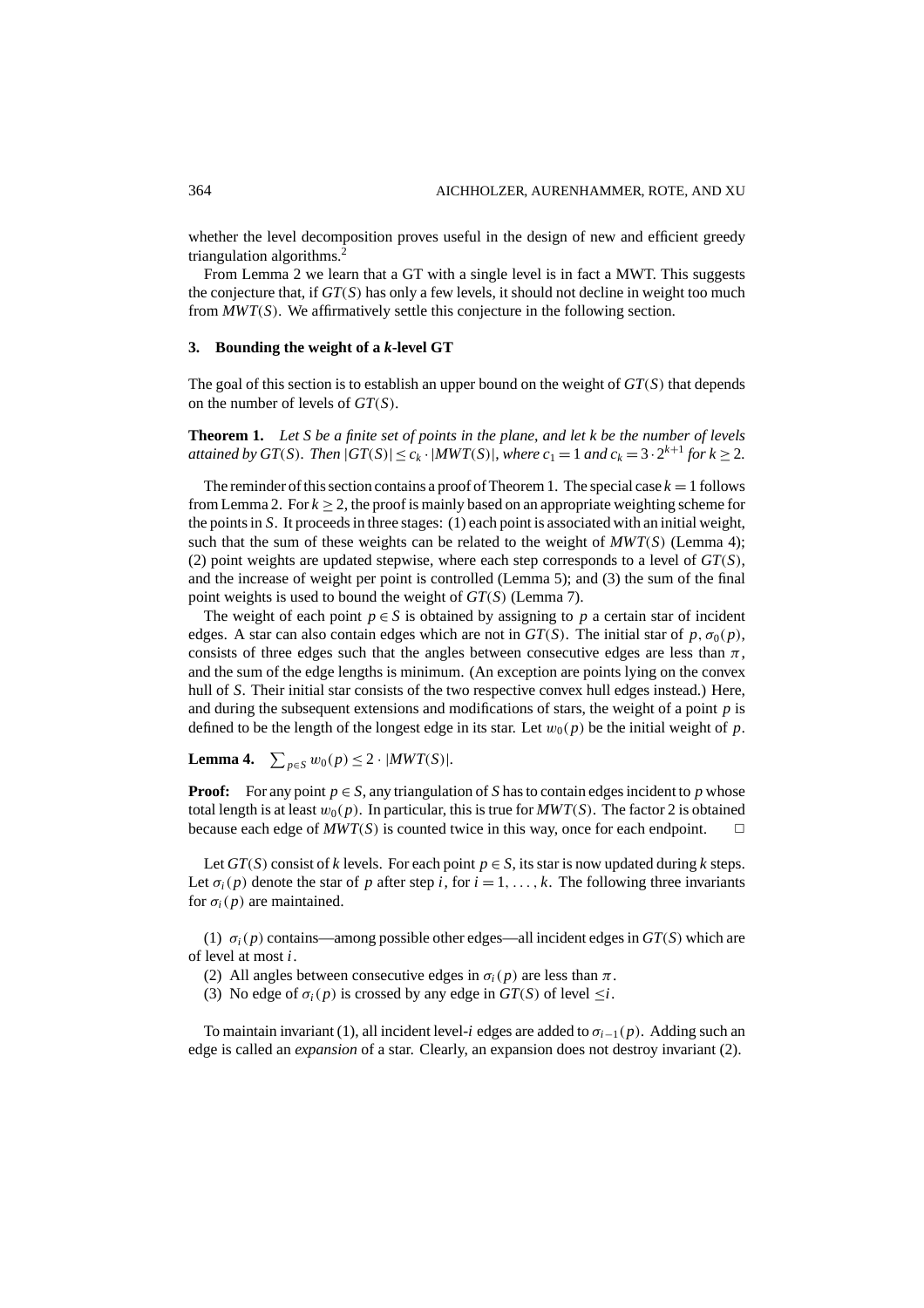

*Figure 2*. Modification of a star.

After having expanded the stars for all points in *S*, invariant (3) may be violated. Assume this is the case for point *p*. For each edge *g* in *p*'s star that is crossed by edges of level  $\leq i$ we do the following; see figure 2. Let *l* be the edge of level  $\leq i$  that crosses g closest to *p*. Consider the (topologically closed) triangle spanned by *l* and *p*, and let *x* and *y* be the points in this triangle that are hit first when *g* is rotated about *p*. (Note that *x* or *y* can be an endpoint of *l*.) We remove *g*, and add the edges  $px$  and  $py$  if they have not been part of the star yet. This action is called a *modification* of a star.

Indeed, after the modification, no edge of level  $\leq i$  crosses *px* or *py*. By construction, any such edge *e* would have to cross *g*, too. As *g* is no edge of *GT*(*S*), *g* was already present in  $\sigma_{i-1}(p)$ . Hence, by invariant (3), *e* cannot be of level  $\leq i-1$ . It also cannot be of level *i*, as this would contradict the definition of *l*, *x*, and *y*. Notice finally that invariant (2) is maintained during a modification.

Recall that the weight of a point *p* after step *i*,  $w_i(p)$ , was defined to be the length of the longest edge in  $\sigma_i(p)$ .

**Lemma 5.**  $w_i(p) \leq 2 \cdot w_{i-1}(p)$ , *for*  $i = 1, ..., k$ .

**Proof:** We argue that an expansion, as well as a modification, can produce edges of length at most twice the length of the longest edge in  $\sigma_{i-1}(p)$ .

We first consider an expansion of  $\sigma_{i-1}(p)$ . Let *l* be an edge of level *i* that is added, and let *g* and *h* be the edges adjacent to *l* in  $\sigma_{i-1}(p)$ ; see figure 3. We have  $|g|, |h| \leq w_{i-1}(p)$ . Assume  $|l| > w_{i-1}(p)$  as there is nothing to prove, otherwise. By invariant (2), *l* then crosses the edge *qr*, where *q* and *r* are the second endpoints of *g* and *h*, respectively. Consider the convex hull of all points of *S* that lie in the triangle *pqr*, including *q* and *r* but excluding  $p$ . Let  $e$  be the edge of the convex hull which is crossed first by  $l$  when coming from *p*. (Note that  $e = qr$  is possible.) By construction, *e* cannot be crossed by any edge of level  $\leq i - 1$  as such an edge would have to cross *g* or *h*, too, contradicting invariant (3).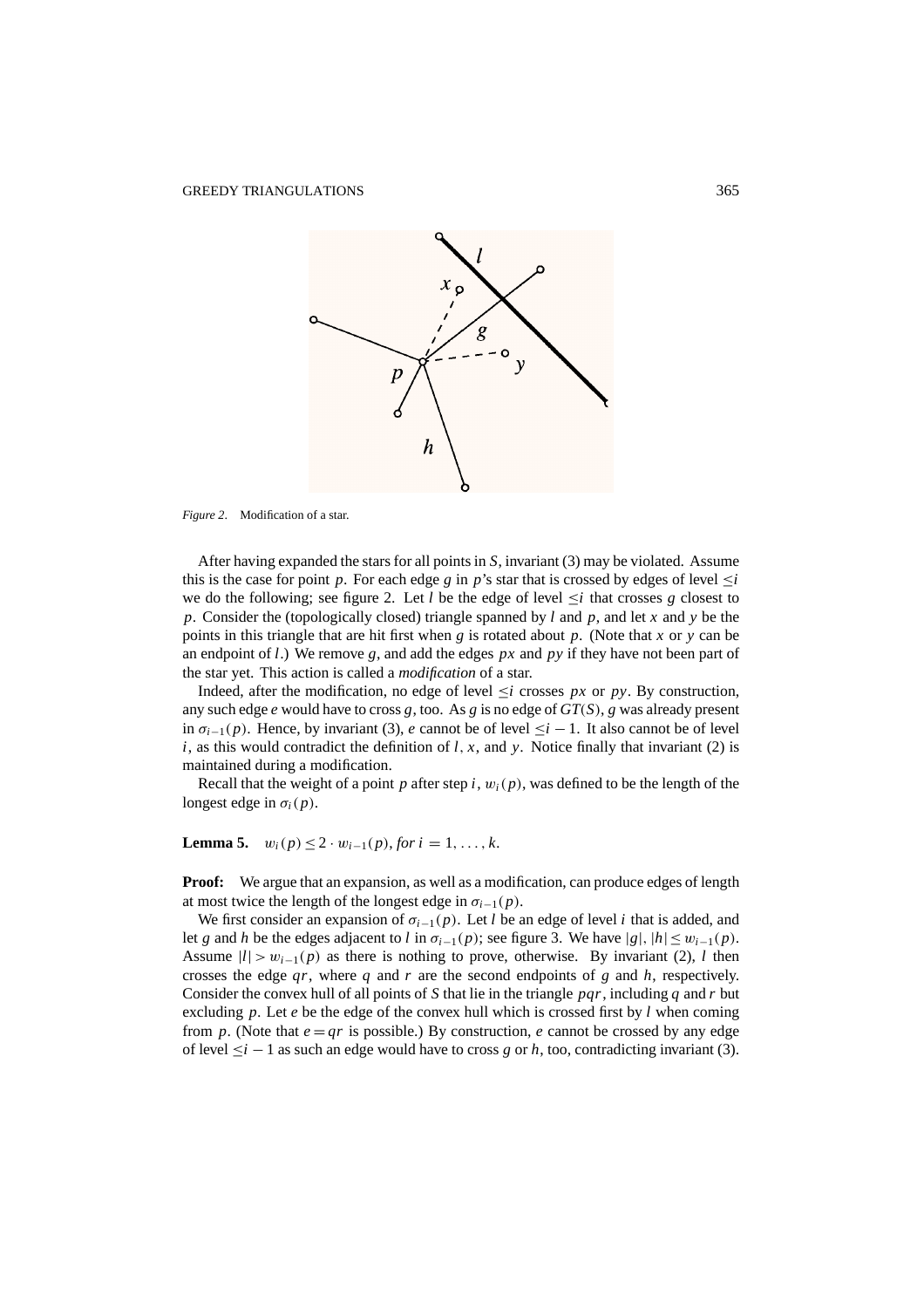

*Figure 3*. Expansion of a star.

Hence  $|l| < |e|$ , as *e* instead of *l* would be of level *i*, otherwise. Moreover, by the triangle inequality,  $|e| < |g| + |h|$ . We conclude  $|l| < 2 \cdot w_{i-1}(p)$ .

Similar arguments can be used to bound the length of edges stemming from a modification of the expanded star. Let  $g, l, x$ , and  $y$  be defined as in the modification step; cf. figure 2. Recall that *g* already appears in  $\sigma_{i-1}(p)$ . So  $|g| \leq w_{i-1}(p)$ . Furthermore, *g* cannot cross edges of level ≤*i* − 1 by invariant (3) but, by definition, it crosses the level-*i* edge *l* added in step *i*. This implies  $|l| \le |g|$ . By construction of *x* and *y*, max $\{|px|, |py|\} \le |g| + |l|$ . We conclude  $|px|, |py| ≤ 2 \cdot |g| ≤ 2 \cdot w_{i-1}(p)$ . <del></del>

Finally, in order to bound the weight of *GT*(*S*) by means of the weights of the points in *S* after step *k*, we utilize the following result proved in (Aichholzer et al., 1995).

**Lemma 6.** *Let T be an arbitrary triangulation of S. Then the edges of T can be oriented such that each point*  $p \in S$  *has an in-degree of at most* 3*.* 

The assertion below is now easy to prove.

**Lemma 7.**  $|GT(S)| \leq 3 \cdot \sum_{p \in S} w_k(p)$ .

**Proof:** According to Lemma 6, we orient the edges of  $GT(S)$  such that each point  $p \in S$ has at most three incident edges pointing at it. By invariant (1), these edges also have to be present in the final star  $\sigma_k(p)$ . Therefore, their total length is bounded by  $3 \cdot w_k(p)$ . Summing over all points in *S* gives the stated result.  $\Box$ 

Theorem 1, the main result of this paper, now follows from combining Lemmas 4, 5, and 7.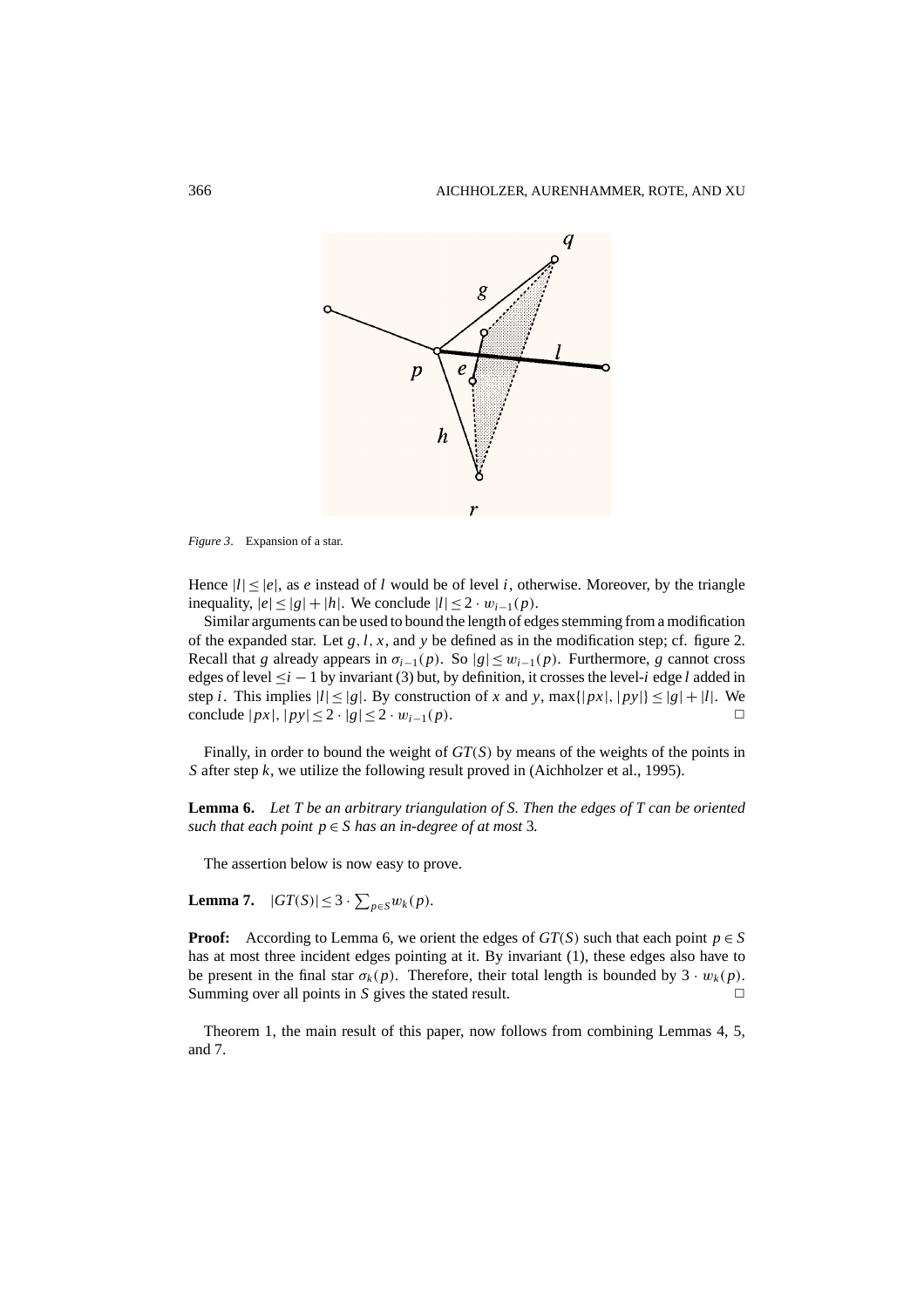

*Figure 4*. Expected number of levels.

#### **4. On the number and length of levels**

The quality of the bound on GT expressed in Theorem 1 depends on how a GT is structured into levels. Below we summarize several observations on the number of levels as well as on lower bounds on the weight of particular levels.

Let us first report on some experimental results. We have run a level decomposition algorithm for the GT of  $n \leq 500$  points uniformly distributed in the unit square. Figure 4 displays the number *k* of levels in dependence of *n*. For each *n*, this number has been averaged over 100 sets of cardinality *n*. As can be observed, *k* shows a very slow increase already for moderately large *n*. Similar results have been obtained independently in (Jansson, 1995) in experiments with up to 1000 points.

For constant *k*, Theorem 1 implies that the GT is a constant approximation to the MWT. Hence, for uniformly distributed points, the observed behaviour of GT is in accordance with the theoretical result in (Levcopoulos and Lingas, 1992).

For specially constructed point sets, however, *k* can be up to linear in *n*. The points  $p_1, p_2, \ldots, p_n$  in figure 5 are placed on a circle where, for  $i = 2, \ldots, n$ ,  $|p_{i-1}p_i|$  increases by a fixed amount such that  $|p_n p_1| = 2 \cdot |p_1 p_2|$ . Aside from convex hull edges, only  $p_1 p_3$ belongs to level  $L_1$ . This is because, for  $2 \le i \le n$ ,  $|p_i p_j| > |p_{i-1} p_{i+1}|$  if  $j \ge i+2$ . For similar reasons, only  $p_3 p_5$  belongs to level  $L_2$ . By repeating this type of argument, we see that in fact each inner edge of  $GT({p_1, \ldots, p_n})$  constitutes a separate level. This gives a lower bound of  $k > n - 3$ .

As a curious fact, notice that  $GT({p_1, \ldots, p_n})$ —though far from being a light triangulation—coincides with  $MWT({p_1, \ldots, p_n})$  in this case.

From Lemma 2 the question arises whether each particular level of a GT can be bounded in weight by the corresponding MWT. (The proof of Theorem 1 shows that levels can at most double in weight in the worst case.) A result of this kind would immediately give a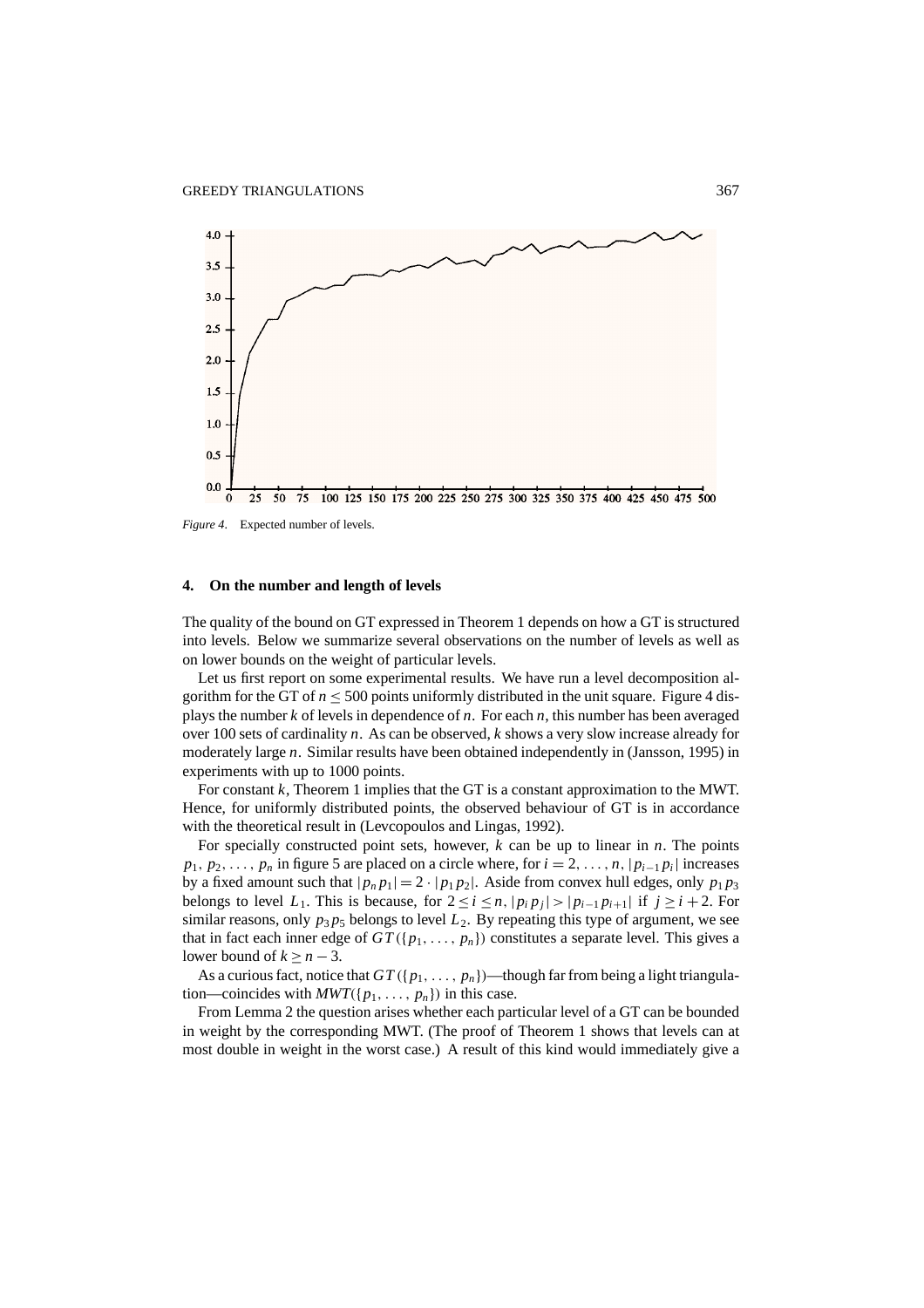

*Figure 5*. GT with many levels.

bound on GT that depends linearly on *k* rather than exponentially. Figure 6 exhibits a point set *S* where  $|L_2| > |MWT(S)|$ . The inner edge shown in solid at the left top of the picture belongs to level *L*1. This edge is shorter than all dashed edges it crosses and excludes them from *GT*(*S*). Therefore, the bundle of solid edges emanating from the points on the bottom of the picture belongs to level  $L_2$ . The dashed edges emanating from these points, however,



*Figure 6*. Level 2 (solid) exceeds the MWT (dashed).